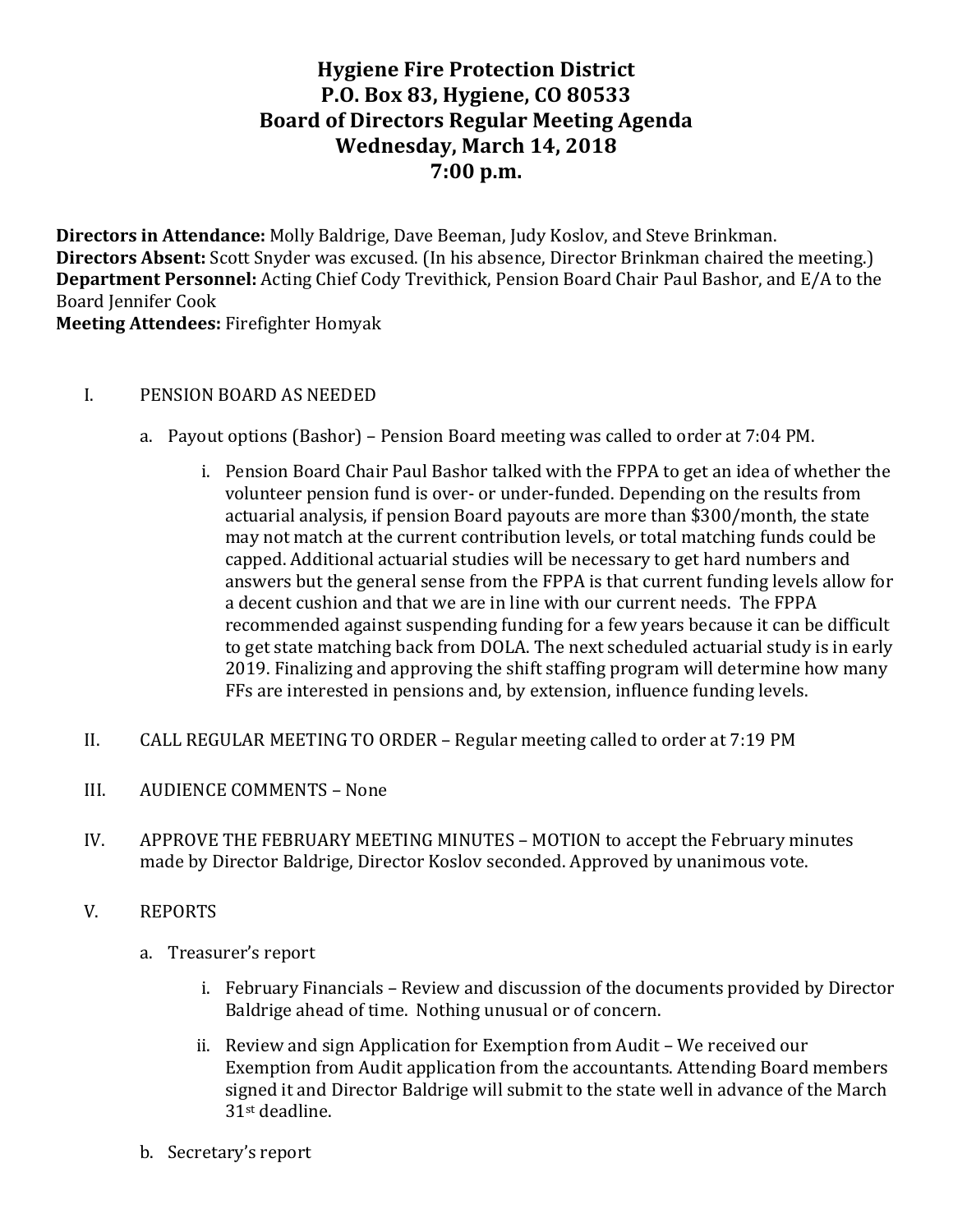- i. Election Matters
	- 1. Candidate Self-Nomination forms have been filed with both the state and county. We held a lottery drawing to determine the order of the names on the ballot and the ballot has been certified. Director Koslov found three locals who are willing to serve as election judges, as well a Board canvasser. Chief Trevithick agreed to let the fire station serve as the polling place on May 8th.
	- 2. Election notices and polling place signs must be posted prior to the election and Jen will provide these forms to Chief Trevithick with directions on timing and locations.
	- 3. The Board discussed additional means of alerting the District to the upcoming election. Director Beeman will contact the Hygiene Community Association to send out an email notification of the election. Directors Beeman and Brinkman will send their biographies and candidate statements on why they want to be members of the Board to FF Cunningham to post on the website and the District's Facebook page. Director Koslov will contact Don Cole to do the same. The Association has pictures of each candidate on file and will include them with the postings. Chief Trevithick will also look into getting an election announcement banner to hang on the front of the building.
	- 4. Don Cole is currently a Lieutenant of the fire department and there may be a conflict of interest if he is elected to the Board. As a member of the Association, Chief Trevithick is Don's boss, but Don would be Chief Trevithick's boss if he were to become a Board member. There may be financial conflicts of interest as well because he can spend Association money while also being in the position to authorize any expenses. If Don is elected, he may have to register the conflict of interest with the Secretary of State and, at every Board meeting, we may have to post a notice stating the same. A member of the Board will need to talk to Don and figure out where he stands with regard to both positions; whether or not he is willing to resign as Lieutenant will determine the next steps. No member of the board assigned to do this.
- ii. Reschedule April meeting (April 18?) Director Koslov will not be able to attend the April meeting at all and Director Baldrige is not available for the meeting scheduled on April  $11^{th}$ . The Board agreed to shift the meeting back a week to April  $18^{th}$ . Director Koslov will alert Director Snyder of the change.
- iii. Upcoming deadlines
	- 1. In order to prepare the strategic plan the Board needs to adopt goals for the year.
	- 2. Ongoing election deadlines
- iv. Archive & Retention Project
	- 1. At the last meeting Director Baldrige agreed to work with Chief Trevithick to archive Association agreements and records but has since requested that Director Koslov work with Jen to handle this project.
		- Jen will set up box.com access for FF Nabarrete and create Auto Aid and Mutual Aid folders for her to use. Once this is done, Jen will email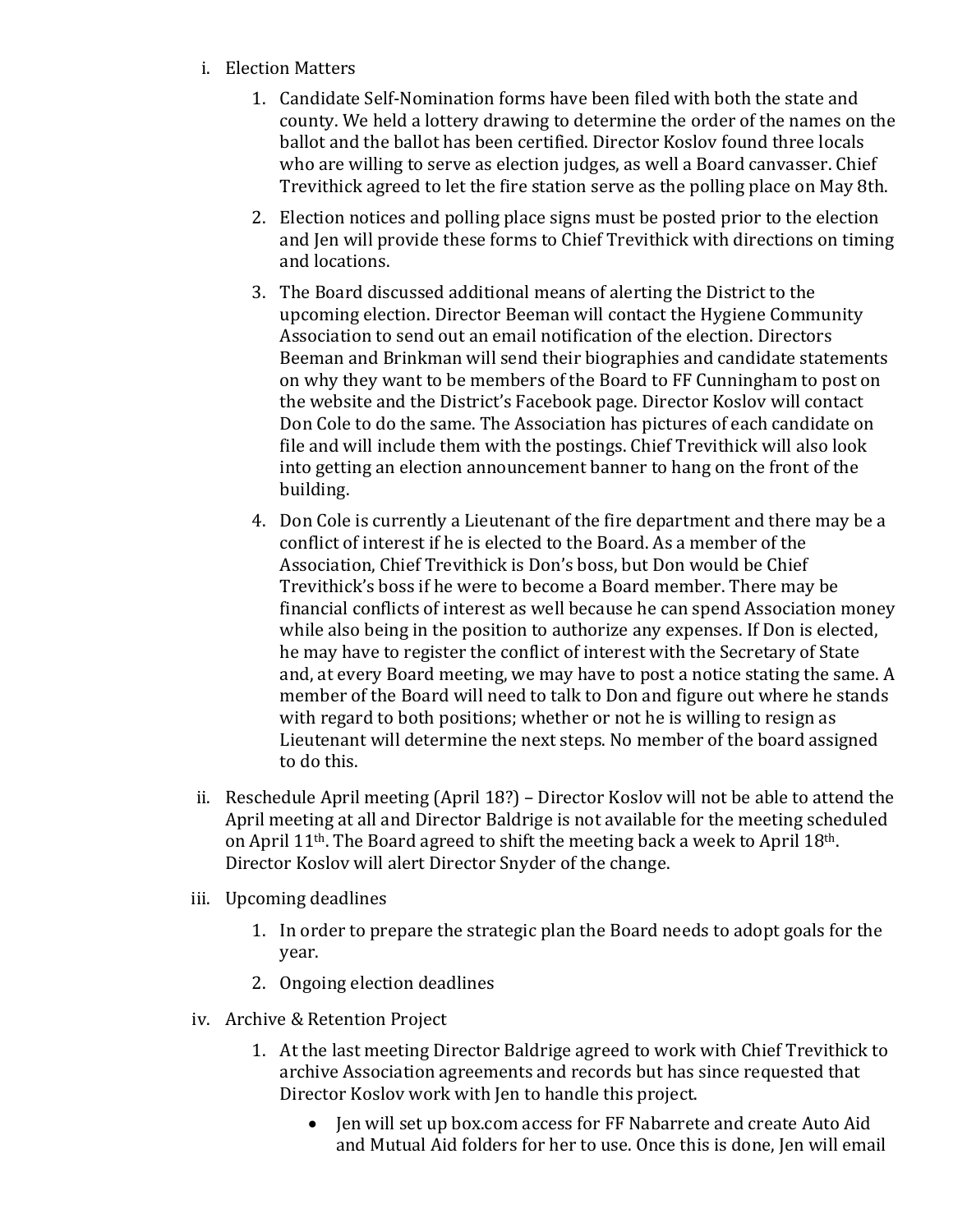Chief Trevithick and FF Nabarrete on how to access box.com and how to upload and file items. FF Nabarrete will scan all the pertinent documents and upload them to box.com into the appropriate file folders.

- Because borders and Districts have changed since the agreements were signed we might not have the most current auto aid and mutual aid agreements in house. Chief Trevithick will make sure that all of the most up-to-date and complete agreements are available to be archived.
- c. Chief's Report
	- i. FD Performance Report
		- 1. There were 18 calls in February and  $2/3$  were for rescue and emergency medical services.
		- 2. FF Homyak made improvements to the tracking system, which will allow the performance report to be more detailed. Each call can now be broken out into subcategories, which will provide more information as it relates to times and responders.
		- 3. At the next Association meeting Chief Trevithick will make it clear that responders need to distinguish between ALS and BLS in their reports. FF Homyak will then break medical response times out into ALS and BLS for the performance reports.
		- 4. There are a lot of accidents on the corner of  $75<sup>th</sup>$  St and Ute Highway. The Board briefly discussed possible solutions for alerting people of the upcoming stoplight as a way to warn them to slow down and reduce the number of accidents.
		- 5. AMR response times overall continued to improve in February. None of the times exceeded 29 minutes.
		- 6. The county has an agreement with AMR that specifically states what their acceptable response times are for the various territories they cover. Chief Trevithick will email the county to get a copy of the agreement to see how frequently AMR response times to the District meet those laid out in the agreement.
			- If AMR is not meeting their response time goal, we may have leverage with the county to subsidize or provide an ambulance to the District.
			- If AMR is meeting their response time requirement, we will need to determine whether the county-agreed-upon acceptable response times are sufficient to meet the needs of the HFPD. If not, we may need to look more aggressively into a way for the District to get an ambulance of its own.
		- 7. Chief Trevithick is going to see about getting approval from Medical Director Garcia to carry Narcan on all medical calls.
	- ii. Issues & Opportunities
		- 1. Progress is being made to switch the name on the checks to Hygiene Fire Association.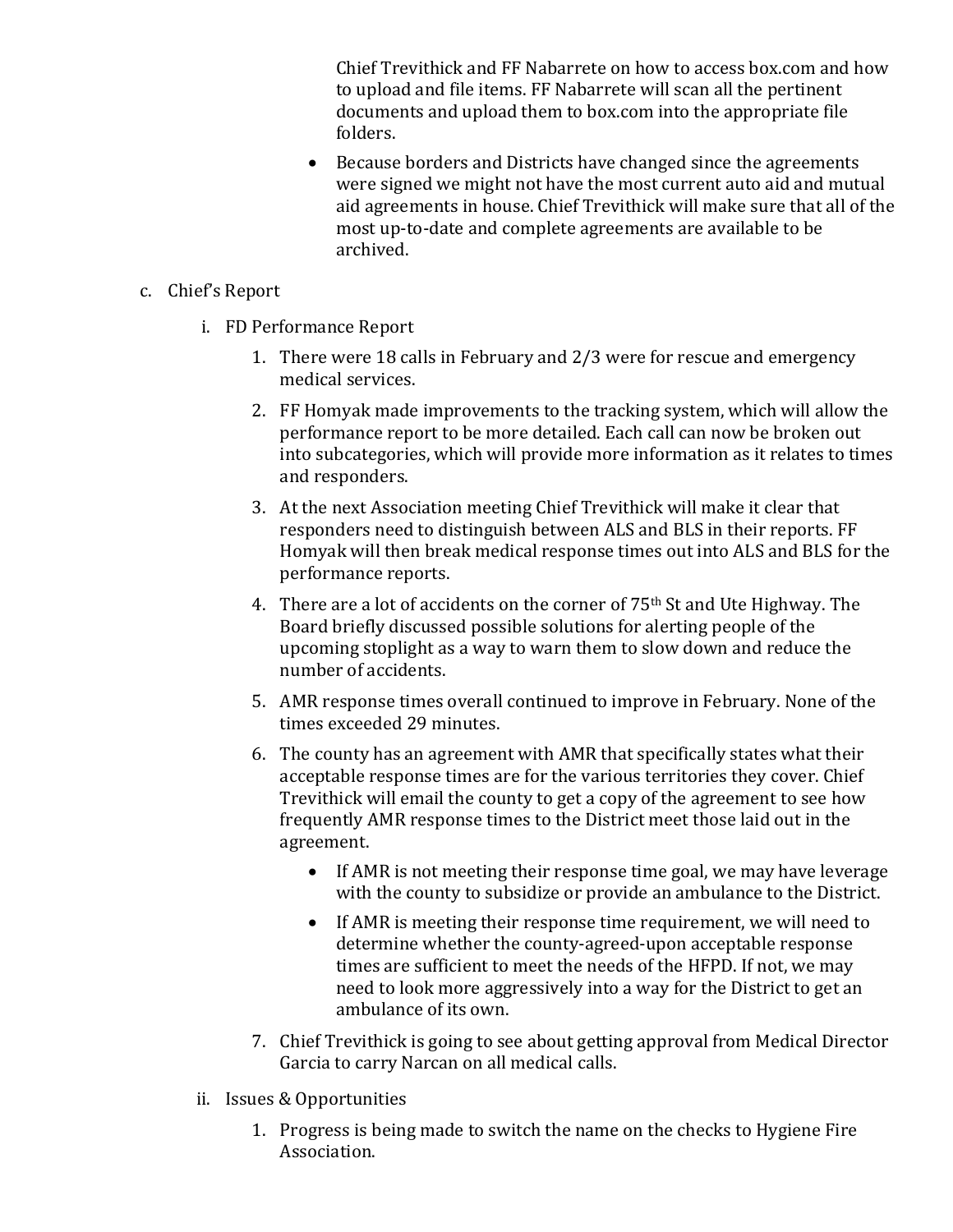- 2. The house adjacent to the station is up for rent and the District has the opportunity to lease it for a good price as extra living quarters storage, parking, and a place for get-togethers. Having access to a convenient and inexpensive space means that we could use this space as a temporary station during the station renovation or potentially put off the renovations to the building until we are ready to make a complete overhaul. The Board expressed interest in renting the house but, since it isn't vacant for at least another month, the decision was postponed until the next meeting.
	- There was some debate as to whether we would need to get building permits since we are a special district. Director Brinkman will contact the attorneys to find out the answer.
- 3. Chief Trevithick is in the process of interviewing  $12+$  applicants to fill four spots. Before any applicants are turned down because of membership caps, the Association is going to vote on whether to raise the maximum number from 35 to 40.
	- The budget for this year did not account for additional recruits so Chief Trevithick made it clear that the Association should be able to manage until next year with the equipment and supplies that are on hand.

### VI. OLD BUSINESS

- a. Shift Staffing Program
	- i. Adoption of the new SOP for shift program All Board members have received and reviewed their copy of the final Shift Staffing SOP. Chief Trevithick would like to make a minor change to the last page to make it clear that it is part of the Shift Staffing SOP. A MOTION was made by Director Koslov to adopt the shift SOP with the addition of the modifications to the final page as previously stated by Chief Trevithick. Director Baldrige seconded and the motion was approved by unanimous vote.
		- 1. Each employee is paid using taxpayer funds so it is important that no one is being idle when they are on shift duty. Chief Trevithick will develop a list of tasks to be completed when employees are on shift. The following shift will be responsible for checking that the previous tasks were completed and report any unfinished work to Chief Trevithick.
		- 2. As stated in the SOP, the Board reserves the right to change or rescind the Shift Staffing program if it is being abused or if it goes over budget.
	- ii. Selection Reserve  $(PT$  paid)/Volunteer Each participant in the program will need to designate him/herself as either a part-time paid employee or a volunteer and sign a form to that effect. They will not be able to change their designation until the following year. Once all the members have made their selection, Chief Trevithick will inform Director Beeman of the count so that he can complete our Worker's Compensation application.
	- iii. Pension No discussion
	- iv. Workers Comp See ii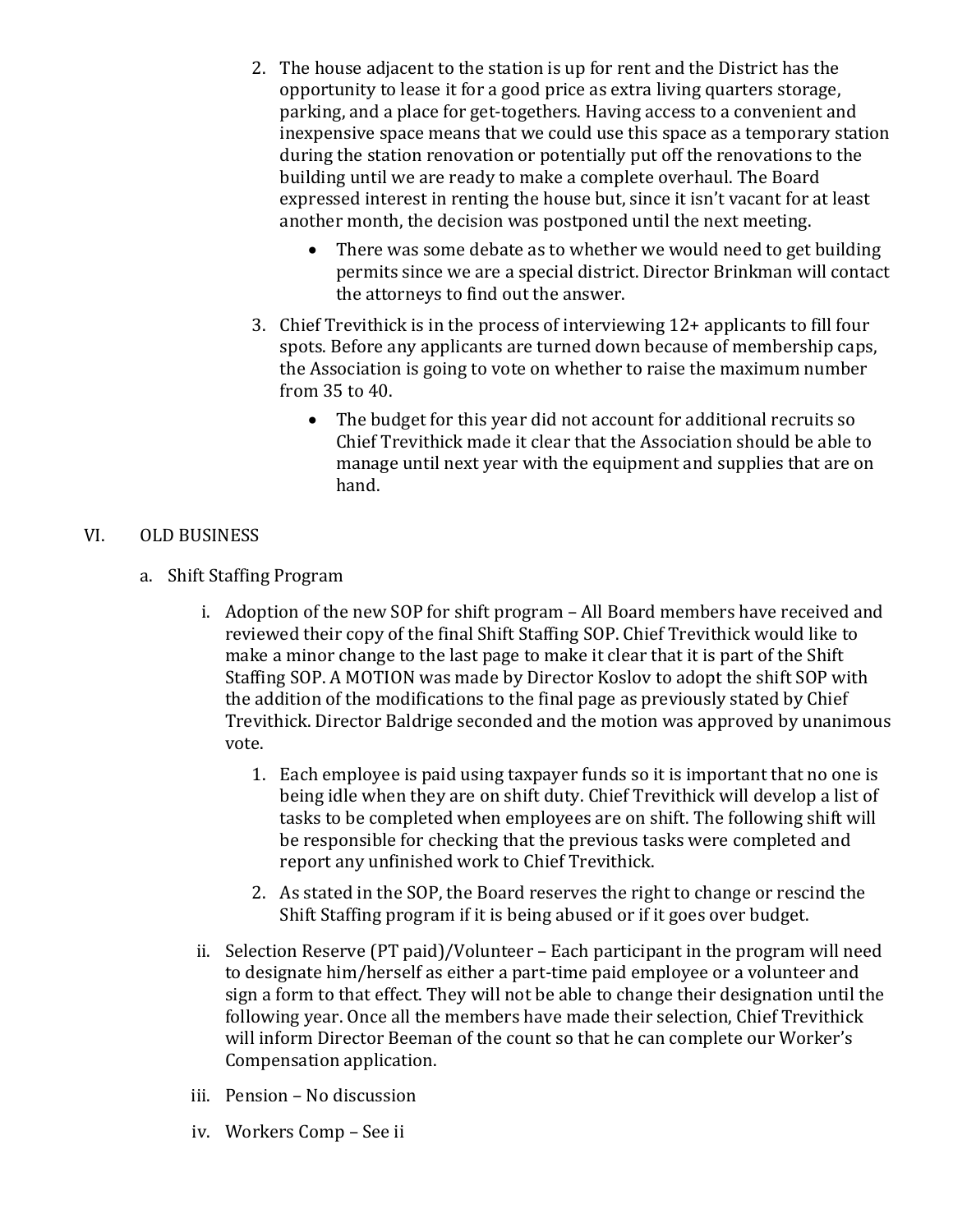- b. Roof Director Snyder was not in attendance to give an update but Chief Trevithick reported that the roofing consultant came and took core samples of the roof shortly after the last meeting.
- c. Station redesign The drawings and statement of work went out last Friday and the job walk-through with the contractors will take place this Friday. The contractors will then have a week to submit questions to Director Brinkman and all bids must be presented by April  $16<sup>th</sup>$ .
- d. By-Laws/SOP Committee Discussion was postponed until the May meeting.
- e. Jacket cost (Bashor) Chief Trevithick and Pension Board Chair Paul Bashor finally found high-visibility jackets that are both good quality and the right price. 'Hygiene Fire Department' will be silkscreened on both the front and back. Chief Trevithick is going to have shift employees sew on Velcro patches for attaching the FFs names on the back.

### VII. NEW BUSINESS

- a. Strategic Plan Director Brinkman received a few Board member comments but the plan is still in the development stage. Director Baldrige proposed that the Board have a working meeting devoted specifically to developing the goals for the strategic plan. This is scheduled for May 5<sup>th</sup> at 9 am at Director Baldrige's house.
- b. Update Goals for 2018 Board members will each come to the April Board meeting with goals to put on a finalized list, which will be explored and finalized at the working meeting on May 5<sup>th</sup>. Director Koslov will inform Director Snyder of the working meeting.
	- 1. Some of the initial goals proposed at the Board meeting include:
		- Long-term facilities plan (renovate/rebuild/keep building and rent adjacent house),
		- Ambulance service offered by the HFPD,
		- Equipment-replacement plan,
		- Identify missions and values of the Board to allow continuity over time and changing Board members.
- c. Worker's comp payments are made in nine installments throughout the year. Director Beeman authorized Chief Trevithick to make the payments for this year's policy since the expense has already been approved and it eliminates additional steps. Director Beeman will alert bookkeeper Vicki Tiedeman of the new payment process.
	- i. Director Beeman requested that Chief Trevithick send him all information and reports whenever there is a worker's comp claim.
- d. Wildland deployments The District has the option to participate in a national program to facilitate rapid response to large incidents throughout the country. The Association has wanted to do it for years because it is good training for the FFs and lucrative for the District but there haven't been enough personnel to spare in the past. Now there are enough members and equipment to allow three people and one engine to go on wildland deployments while still having adequate resources to serve the District to our desired standards. Participating in this program could lead to significant revenue, which could be used to replace engines, improving and expanding the services offered to District taxpayers. The District would have to pay upfront costs but the federal government would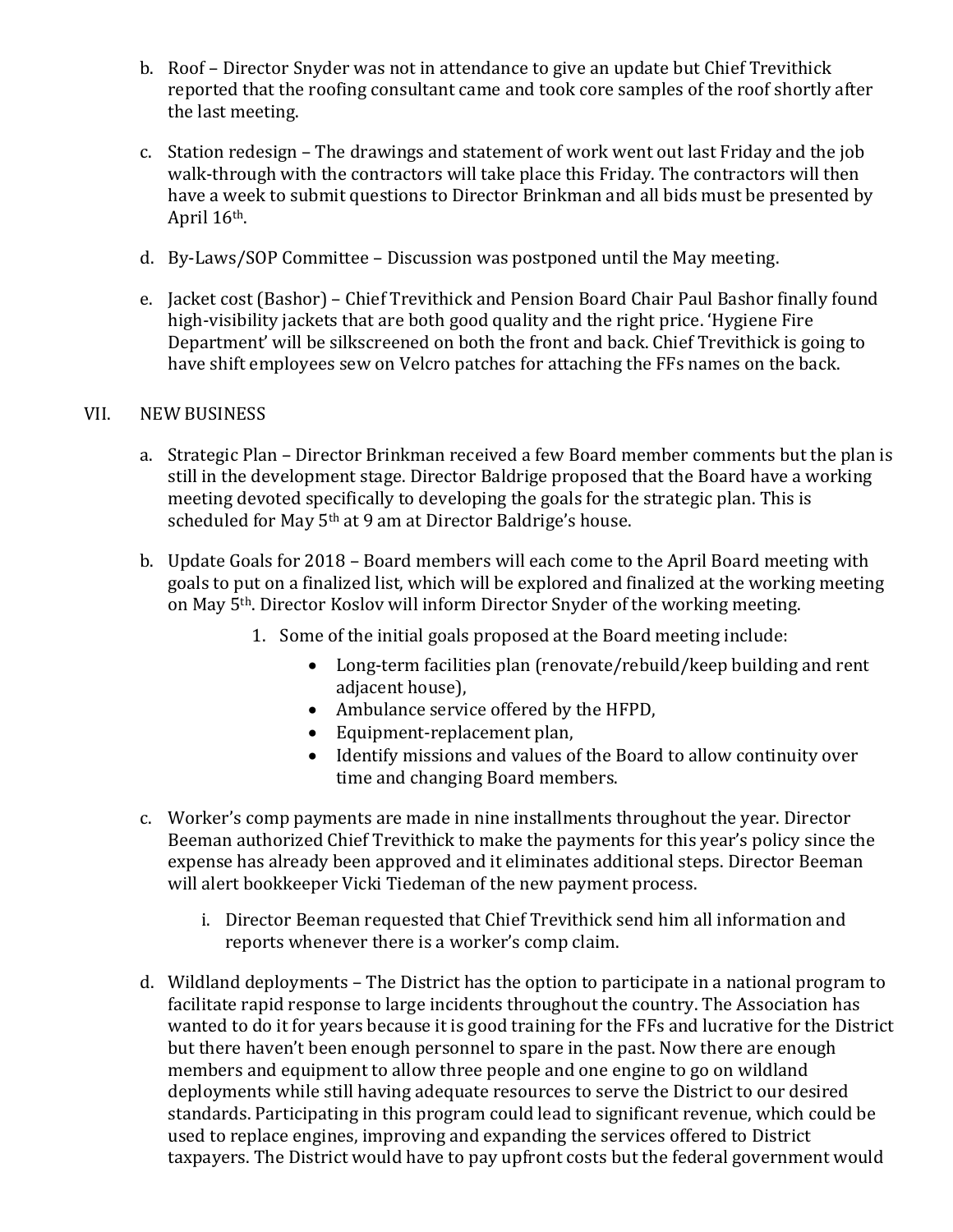reimburse all expenses. Chief Trevithick will get more information to the next Board meeting, including data on initial outlay, anticipated expenses, and compensation structure.

### VIII. GOALS

- a. Board Bylaws and SOPs: Molly Postponed until the May meeting
- b. Establish Level of Service for HFPD Medical Response: Scott May be a part of the discussion at the strategic plan meeting
- c. Establish Level of Service for Medical Transport Service: Scott Not discussed
- d. Get record keeping system set up filing, organization, preservation, accessibility of docs: Judy - In progress
- e. Strategic Plan: Steve The Board plans to have a working meeting on May  $5<sup>th</sup>$  to discuss the goals and strategies used to develop the strategic plan
- f. Review Statement of Purpose DONE
- g. Verify all employees have proper tax withholding: Molly; Insurance; Dave; Job Descriptions: Chief - Not discussed
- IX. ADJOURNMENT A MOTION to adjourn the meeting was made by Director Koslov at 9:01 PM. Director Baldrige seconded and the motion was approved by unanimous vote.

Motion/Resolution Summary:

- MOTION to accept the February minutes
- MOTION to adopt the Shift Staffing SOP, with the addition of the modifications to the final page as stated by Chief Trevithick
- MOTION to adjourn the meeting

### **ACTION ITEMS:**

### **Chief Trevithick**

- $-$  Look into getting an election announcement banner to hang on the front of the building
- Make sure that all of the most up-to-date and complete agreements are available to be archived by FF Nabarrete
- Emphasize the need to distinguish between ALS and BLS in their reports at the next Association meeting
- $-$  Contat the county to get a copy of their agreement with AMR
- See how frequently AMR response times to the District meet those laid out in the county agreement
- Get approval from Medical Director Garcia to carry Narcan on all medical calls
- Develop a list of tasks to be completed when employees are on shift
- Inform Director Beeman of the number of employees vs volunteers for our worker's comp application
- Send Director Beeman all information and reports whenever there is a worker's comp claim